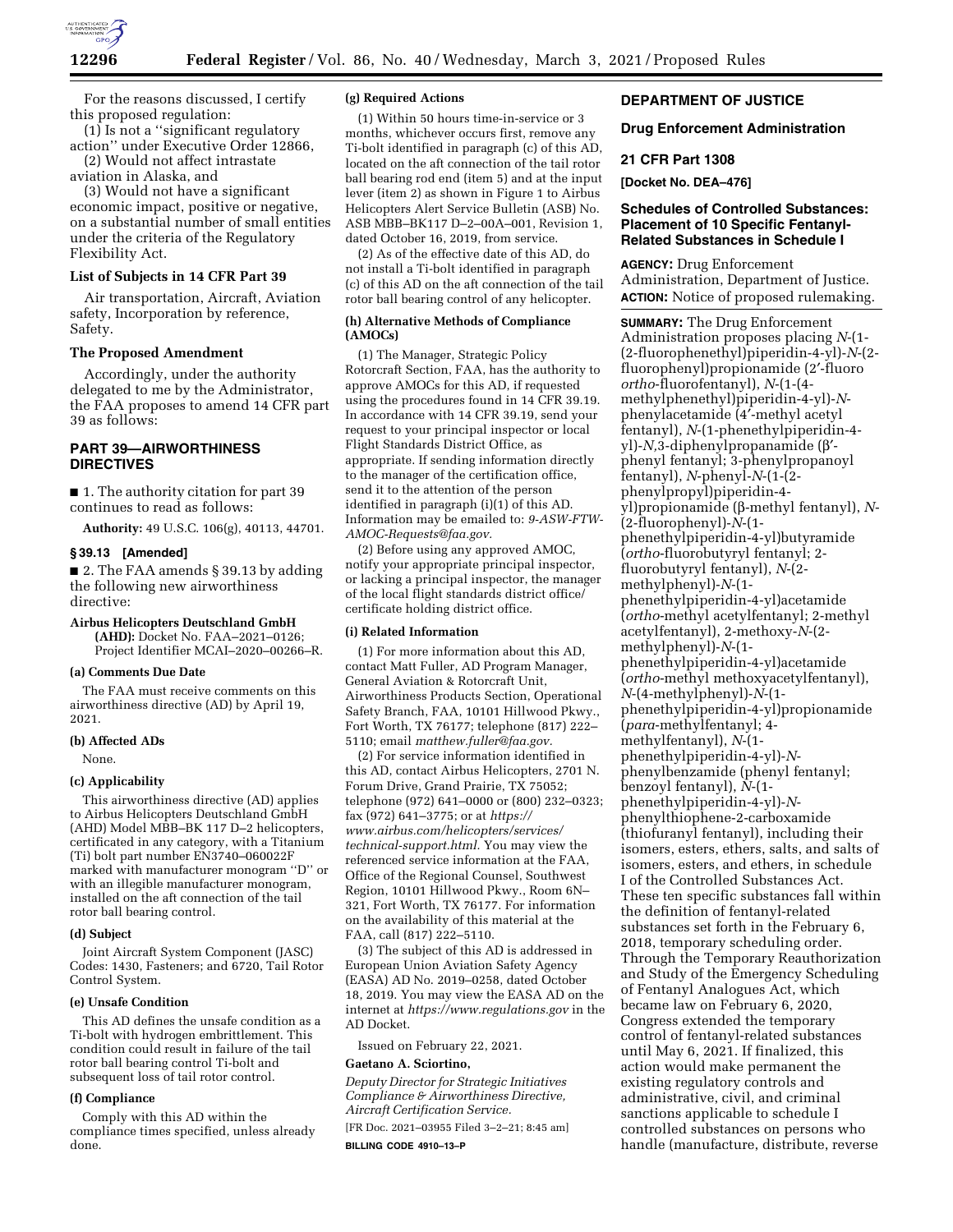distribute, import, export, engage in research, conduct instructional activities or chemical analysis, or possess), or propose to handle 2′-fluoro *ortho*-fluorofentanyl, 4′-methyl acetyl fentanyl, b′-phenyl fentanyl, b-methyl fentanyl, *ortho*-fluorobutyryl fentanyl, *ortho*-methyl acetylfentanyl, *ortho*methyl methoxyacetyl fentanyl, *para*methylfentanyl, phenyl fentanyl, and thiofuranyl fentanyl.

**DATES:** Comments must be submitted electronically or postmarked on or before April 2, 2021.

Requests for hearing and waivers of an opportunity for a hearing or to participate in a hearing must be received on or before April 2, 2021. **ADDRESSES:** To ensure proper handling of comments, please reference ''Docket No. DEA–476<sup>"</sup> on all electronic and written correspondence, including any attachments.

• *Electronic comments:* Interested persons may file written comments on this proposal in accordance with 21 CFR 1308.43(g). The Drug Enforcement Administration (DEA) encourages that all comments be submitted electronically through the Federal eRulemaking Portal which provides the ability to type short comments directly into the comment field on the web page or to attach a file for lengthier comments. Please go to *[http://](http://www.regulations.gov)  [www.regulations.gov](http://www.regulations.gov)* and follow the online instructions at that site for submitting comments. Upon completion of your submission you will receive a Comment Tracking Number for your comment. Please be aware that submitted comments are not instantaneously available for public view on *Regulations.gov.* If you have received a Comment Tracking Number, your comment has been successfully submitted and there is no need to resubmit the same comment. Commenters should be aware that the electronic Federal Docket Management System will not accept comments after 11:59 p.m. Easter Time on the last day of the comment period.

• *Paper comments:* Paper comments that duplicate the electronic submission are not necessary. Should you wish to mail a paper comment *in lieu of* an electronic comment, it should be sent via regular or express mail to: Drug Enforcement Administration, Attn: DEA Federal Register Representative/DPW, 8701 Morrissette Drive, Springfield, Virginia 22152.

• *Hearing requests:* Interested persons may file a request for hearing or waiver of hearing pursuant to 21 CFR 1308.44 and in accordance with 21 CFR 1316.45 and/or 1316.47, as applicable. All

requests for hearing and waivers of participation must be sent to: Drug Enforcement Administration, Attn: Administrator, 8701 Morrissette Drive, Springfield, Virginia 22152. All requests for hearing and waivers of participation should also be sent to: (1) Drug Enforcement Administration, Attn: Hearing Clerk/OALJ, 8701 Morrissette Drive, Springfield, Virginia 22152; and (2) Drug Enforcement Administration, Attn: DEA Federal Register Representative/DPW, 8701 Morrissette Drive, Springfield, Virginia 22152.

**FOR FURTHER INFORMATION CONTACT:**  Terrence L. Boos, Drug and Chemical Evaluation Section, Diversion Control Division, Drug Enforcement Administration; Mailing Address: 8701 Morrissette Drive, Springfield, Virginia 22152; Telephone: (571) 362–3249

# **SUPPLEMENTARY INFORMATION:**

### **Posting of Public Comments**

Please note that all comments received in response to this docket are considered part of the public record. They will, unless reasonable cause is given, be made available by the Drug Enforcement Administration (DEA) for public inspection online at *[http://](http://www.regulations.gov) [www.regulations.gov.](http://www.regulations.gov)* Such information includes personal identifying information (such as your name, address, etc.) voluntarily submitted by the commenter. The Freedom of Information Act applies to all comments received. If you want to submit personal identifying information (such as your name, address, etc.) as part of your comment, but do not want it to be made publicly available, you must include the phrase ''PERSONAL IDENTIFYING INFORMATION'' in the first paragraph of your comment. You must also place all of the personal identifying information you do not want made publicly available in the first paragraph of your comment and identify what information you want redacted.

If you want to submit confidential business information as part of your comment, but do not want it to be made publicly available, you must include the phrase ''CONFIDENTIAL BUSINESS INFORMATION'' in the first paragraph of your comment. You must also prominently identify confidential business information to be redacted within the comment.

Comments containing personal identifying information and confidential business information identified as directed above will be made publicly available in redacted form. If a comment has so much confidential business information or personal identifying information that it cannot be effectively

redacted, all or part of that comment may not be made publicly available. Comments posted to *[http://](http://www.regulations.gov) [www.regulations.gov](http://www.regulations.gov)* may include any personal identifying information (such as name, address, and phone number) included in the text of your electronic submission that is not identified as directed above as confidential.

An electronic copy of this document and supplemental information to this proposed rule are available at *[http://](http://www.regulations.gov)  [www.regulations.gov](http://www.regulations.gov)* for easy reference.

# **Request for Hearing or Waiver of Participation in a Hearing**

Pursuant to 21 U.S.C. 811(a), this action is a formal rulemaking ''on the record after opportunity for a hearing.'' Such proceedings are conducted pursuant to the provisions of the Administrative Procedure Act, 5 U.S.C. 551–559. 21 CFR 1308.41–1308.45; 21 CFR part 1316, subpart D. Interested persons may file requests for hearing or notices of intent to participate in a hearing in conformity with the requirements of 21 CFR 1308.44(a) or (b), and include a statement of interest in the proceeding and the objections or issues, if any, concerning which the person desires to be heard. Any interested person may file a waiver of an opportunity for a hearing or to participate in a hearing together with a written statement regarding the interested person's position on the matters of fact and law involved in any hearing as set forth in 21 CFR 1308.44(c).

All requests for a hearing and waivers of participation must be sent to DEA using the address information provided above.

#### **Legal Authority**

The Controlled Substances Act (CSA) provides that proceedings for the issuance, amendment, or repeal of the scheduling of any drug or other substance may be initiated by the Attorney General (delegated to the Administrator of DEA pursuant to 28 CFR 0.100) on his own motion. 21 U.S.C. 811(a). This proposed action is supported by a recommendation from the Assistant Secretary for Health of U.S. Department of Health and Human Services (HHS) (Assistant Secretary) and an evaluation of all other relevant data by DEA. If finalized, this action would make permanent the existing temporary regulatory controls and administrative, civil, and criminal sanctions of schedule I controlled substances on any person who handles or proposes to handle 2′ fluoro *ortho*-fluorofentanyl, 4′-methyl acetyl fentanyl, β'-phenyl fentanyl, βmethyl fentanyl, *ortho*-fluorobutyryl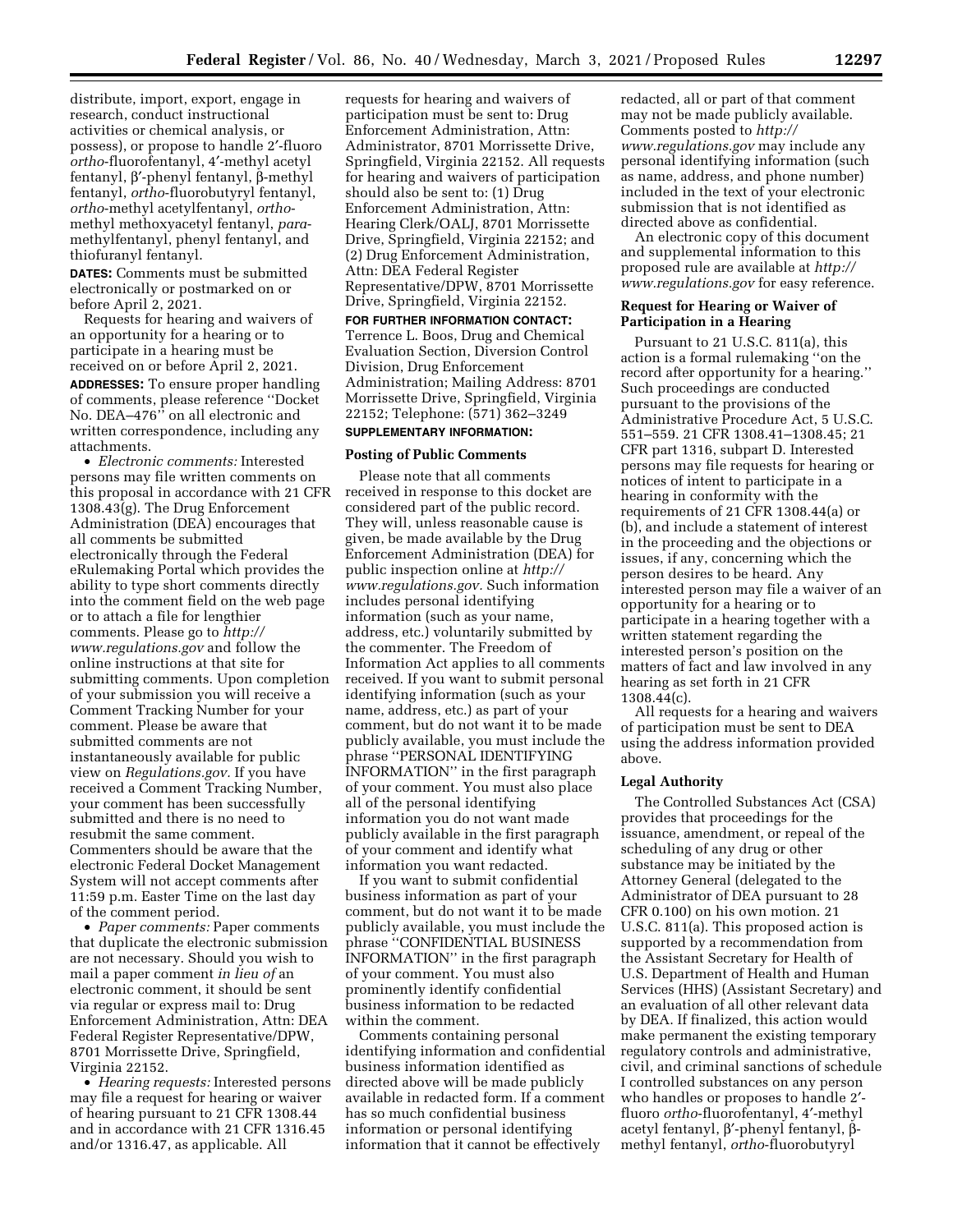fentanyl, *ortho*-methyl acetylfentanyl, *ortho*-methyl methoxyacetyl fentanyl, *para*-methylfentanyl, phenyl fentanyl, and thiofuranyl fentanyl.

# **Background**

On February 6, 2018, pursuant to 21 U.S.C.  $811(h)(1)$ , the then-Acting Administrator of DEA published an order in the **Federal Register** (83 FR 5188) temporarily placing fentanylrelated substances, as defined in that order, in schedule I of the CSA upon finding that these substances pose an imminent hazard to the public safety. The 10 substances named in this proposed rule (2′-fluoro *ortho*fluorofentanyl, 4′-methyl acetyl fentanyl, b-methyl fentanyl, b′-phenyl fentanyl, *ortho*-fluorobutyryl fentanyl, *ortho*-methyl acetylfentanyl, *ortho*methyl methoxyacetyl fentanyl, *para*methylfentanyl, phenyl fentanyl, and thiofuranyl fentanyl) meet the existing definition of fentanyl-related substances. On April 19, 2019, DEA specifically identified four of these 10 substances (2′-fluoro *ortho*fluorofentanyl, b′-phenyl fentanyl, *ortho*-methyl acetylfentanyl, and thiofuranyl fentanyl) as meeting the definition of fentanyl-related substances. 84 FR 16397. Although DEA did not issue a **Federal Register**  publication to identify the other six substances, the February 6, 2018, temporary scheduling order emphasized that, even still, a substance is controlled by virtue of the order if it falls within the definition of fentanyl-related substances. 83 FR 5188, 5189. As discussed below in Factor 3, all 10 substances meet the definition as they are not otherwise controlled in any other schedule (*i.e.,* not included under another Administration Controlled Substance Code Number) and are structurally related to fentanyl by one or more of the five modifications listed under the definition.

That temporary order was effective upon the date of publication. Pursuant to 21 U.S.C. 811(h)(2), the temporary control of fentanyl-related substances, a class of substances as defined in the order, as well as the 10 specific substances already covered by that order, was set to expire on February 6, 2020. However, as explained in DEA's April 10, 2020, correcting amendment (85 FR 20155), Congress overrode and extended that expiration date until May 6, 2021, by enacting on February 6, 2020 the Temporary Reauthorization and Study of the Emergency Scheduling of Fentanyl Analogues Act (Pub. L. 116– 114, sec. 2, 134 Stat. 103). By operation of law, the temporary control of fentanyl-related substances, which

includes these 10 covered substances, will remain in effect until May 6, 2021, unless DEA permanently places them in schedule I prior to May 6, 2021. As discussed in the above Legal Authority section, proceedings under 21 U.S.C. 811(a) may be initiated by the Administrator of DEA on his own motion.

The Acting Administrator, on his own motion, is initiating proceedings to permanently schedule the following 10 fentanyl-related substances: 2′-fluoro *ortho*-fluorofentanyl, 4′-methyl acetyl fentanyl, b′-phenyl fentanyl, b-methyl fentanyl, *ortho*-fluorobutyryl fentanyl, *ortho*-methyl acetylfentanyl, *ortho*methyl methoxyacetyl fentanyl, *para*methylfentanyl, phenyl fentanyl, and thiofuranyl fentanyl. DEA gathered the available information regarding the pharmacology, chemistry, trafficking, actual abuse, pattern of abuse, and the relative potential for abuse for these 10 fentanyl-related substances, as well as for six other fentanyl-related substances (benzodioxole fentanyl, crotonyl fentanyl, fentanyl carbamate, *ortho*fluoro isobutyryl fentanyl, *ortho*fluoroacryl fentanyl, and *para-*fluoro furanyl fentanyl). On April 3, and October 2, 2019, the then-Acting Administrator submitted this data to the Assistant Secretary, and requested that HHS provide DEA with a scientific and medical evaluation and a scheduling recommendation for the 16 fentanylrelated substances named above, in accordance with 21 U.S.C. 811(b) and (c).

Upon evaluating the scientific and medical evidence, on July 2, 2020, the Assistant Secretary submitted to the Acting Administrator, HHS's scientific and medical evaluation and scheduling recommendation for 11 of the 16 fentanyl-related substances, including the 10 named substances in this proposed rule as well as crotonyl fentanyl.1 Upon receipt of the scientific and medical evaluation and scheduling recommendation from HHS, DEA reviewed these documents and all other relevant data, and conducted its own eight-factor analysis of the abuse potential of the 10 substances in accordance with 21 U.S.C. 811(c). On October 2, 2020, DEA issued a final order (85 FR 62215) for crotonyl fentanyl to remain as a schedule I substance under the CSA in order to meet the United States' obligations

under the 1961 Single Convention on Narcotic Drugs (Single Convention), March 30, 1961, 18 U.S.T. 1407, 570 U.N.T.S. 151, as amended.<sup>2</sup> As such, crotonyl fentanyl will not be discussed further in this scheduling action.

**Proposed Determination To Permanently Schedule 2**′**-Fluoro ortho-Fluorofentanyl, 4**′**-Methyl Acetyl Fentanyl,** b**-Methyl Fentanyl,** b′**-Phenyl Fentanyl, ortho-Fluorobutyryl fentanyl, ortho-Methyl Acetylfentanyl, ortho-Methyl Methoxyacetyl Fentanyl, para-Methylfentanyl, Phenyl Fentanyl, and Thiofuranyl Fentanyl** 

As discussed in the background section, the Acting Administrator is initiating proceedings to permanently add 2′-fluoro *ortho*-fluorofentanyl, 4′ methyl acetyl fentanyl,  $\beta$ -methyl fentanyl, b′-phenyl fentanyl, *ortho*fluorobutyryl fentanyl, *ortho*-methyl acetylfentanyl, *ortho*-methyl methoxyacetyl fentanyl, *para*methylfentanyl, phenyl fentanyl, and thiofuranyl fentanyl to schedule I. DEA has reviewed the scientific and medical evaluation and scheduling recommendation from HHS, and all other relevant data, and conducted its own eight-factor analysis of the abuse potential of these 10 substances. Included below is a brief summary of each factor as analyzed by HHS and DEA, and as considered by DEA in its proposed scheduling action. Please note that both the DEA and HHS 8-Factor analyses and the Assistant Secretary's July 2, 2020, letter are available in their entirety under the tab ''Supporting Documents'' of the public docket for this action at *[http://](http://www.regulations.gov) [www.regulations.gov](http://www.regulations.gov)* under Docket

Number ''DEA–476.''

1. *The Drug's Actual or Relative Potential for Abuse:* The term ''abuse'' is not defined in the CSA. However, the legislative history of the CSA suggests that DEA consider the following criteria when determining whether a particular drug or substance has a potential for abuse:3

*(a) There is evidence that individuals are taking the drug or drugs containing such a substance in amounts sufficient to create a* 

<sup>1</sup>HHS' scientific and medical evaluation for the other five fentanyl-related substances (benzodioxole fentanyl, fentanyl carbamate, *ortho*-fluoro isobutyryl fentanyl, *ortho-*fluoroacryl fentanyl, and *para-*fluoro furanyl fentanyl) is ongoing. DEA will not further discuss these five substances in this proposed rule.

<sup>2</sup> In November 2019, the Director-General of the World Health Organization recommended to the Secretary-General that crotonyl fentanyl be placed in Schedule I of the Single Convention. On May 7, 2020, the Secretary-General advised the Secretary of State of the United States, by letter, that during its 63rd session in March 2020, the Commission on Narcotic Drugs voted to place crotonyl fentanyl in Schedule I of the Single Convention (CND Mar/63/ 2).

<sup>3</sup>Comprehensive Drug Abuse Prevention and Control Act of 1970, H.R. Rep. No. 91–1444, 91st Cong., Sess. 1 (1970); *reprinted in* 1970 U.S.C.C.A.N. 4566, 4603.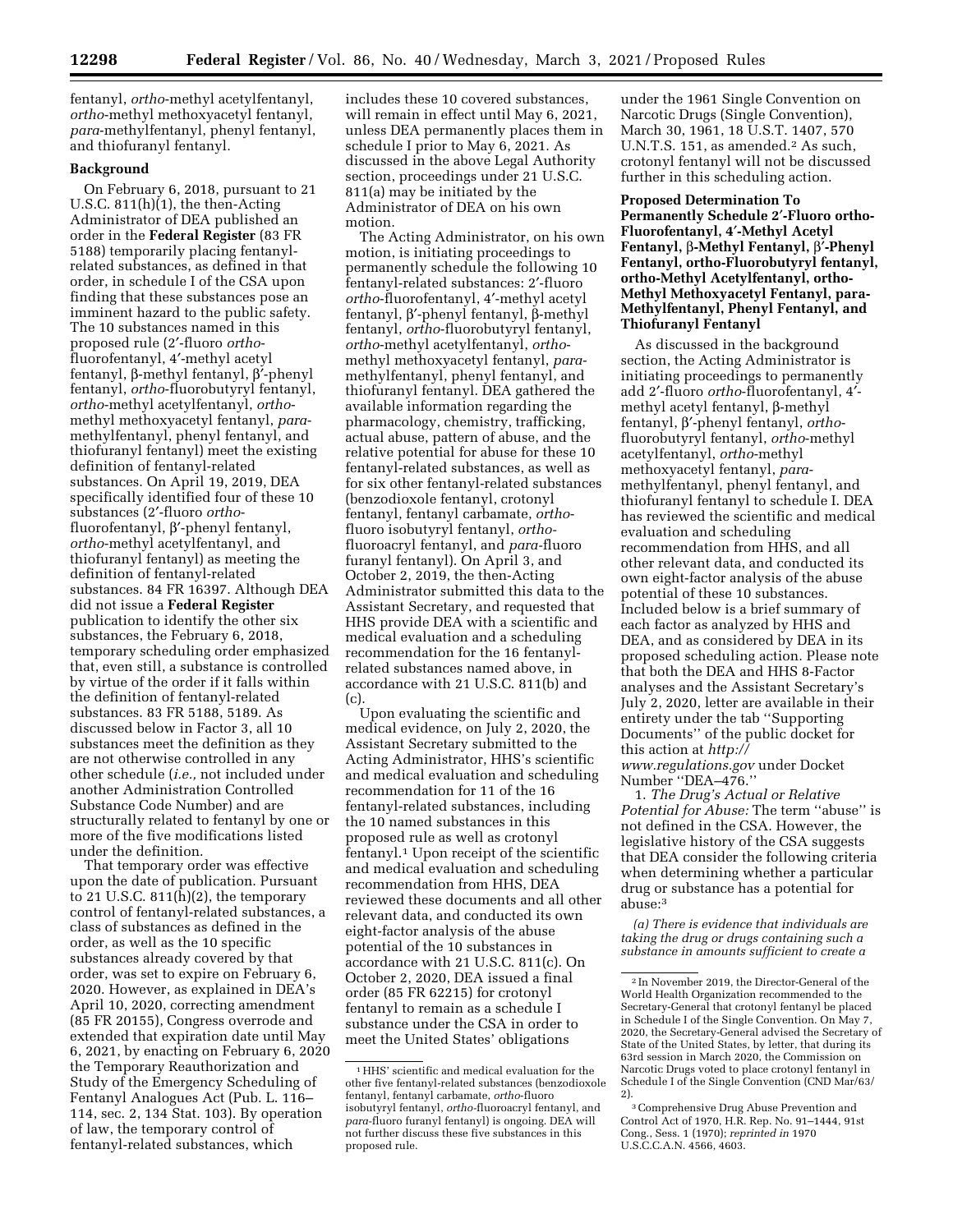*hazard to their health or to the safety of other individuals or to the community; or (b) There is significant diversion of the* 

*drug or drugs containing such a substance from legitimate drug channels; or* 

*(c) Individuals are taking the drug or drugs containing such a substance on their own initiative rather than on the basis of medical advice from a practitioner licensed by law to administer such drugs in the course of his professional practice; or* 

*(d) The drug or drugs containing such a substance are new drugs so related in their action to a drug or drugs already listed as having a potential for abuse to make it likely that the drug will have the same potentiality for abuse as such drugs, thus making it reasonable to assume that there may be significant diversions from legitimate channels, significant use contrary to or without medical advice, or that it has a substantial capability of creating hazards to the health of the user or to the safety of the community.* 

The abuse potential of 2′-fluoro *ortho*fluorofentanyl, 4′-methyl acetyl fentanyl, b-methyl fentanyl, b′-phenyl fentanyl, *ortho*-fluorobutyryl fentanyl, *ortho*-methyl acetylfentanyl, *ortho*methyl methoxyacetyl fentanyl, *para*methylfentanyl, phenyl fentanyl, and thiofuranyl fentanyl is associated with their pharmacological similarity to other schedule I and II mu-opioid receptor agonist substances, which have a high potential for abuse. Similar to morphine and fentanyl, these 10 substances have been shown to bind and act as muopioid receptor agonists.

These 10 substances have no approved medical use in the United States and have been encountered on the illicit drug market. The use of some fentanyl-related substances has been associated with adverse health outcomes, including death. The appearance of several substances structurally related to fentanyl in the illicit drug market has resulted in a significant increase in drug overdose deaths in the United States. According to the Centers for Disease Control and Prevention (CDC) overdose death data for 2018, there continues to be an increase in the number of deaths related to synthetic opioids. Opioids were involved in about 70 percent of all druginvolved overdose deaths in 2018. Further, CDC reports demonstrate that the increase in synthetic opioid overdose deaths are largely attributed to an increase in the supply of illicitly manufactured fentanyl and substances structurally related to fentanyl. Because 2′-fluoro *ortho*-fluorofentanyl, 4′-methyl acetyl fentanyl, b-methyl fentanyl, b′ phenyl fentanyl, *ortho*-fluorobutyryl fentanyl, *ortho*-methyl acetylfentanyl, *ortho*-methyl methoxyacetyl fentanyl, *para*-methylfentanyl, phenyl fentanyl, and thiofuranyl fentanyl are not Food

and Drug Administration (FDA) approved drug products, a practitioner may not legally prescribe them, and these substances cannot be dispensed to an individual. Therefore, the use of 2′ fluoro *ortho*-fluorofentanyl, 4′-methyl acetyl fentanyl, b-methyl fentanyl, b′ phenyl fentanyl, *ortho*-fluorobutyryl fentanyl, *ortho*-methyl acetylfentanyl, *ortho*-methyl methoxyacetyl fentanyl, *para*-methylfentanyl, phenyl fentanyl, and thiofuranyl fentanyl is without medical advice, and accordingly leads to the conclusion that these 10 substances are abused for their opioidergic properties.

There are no legitimate drug channels for 2′-fluoro *ortho*-fluorofentanyl, 4′ methyl acetyl fentanyl, b-methyl fentanyl, b′-phenyl fentanyl, *ortho*fluorobutyryl fentanyl, *ortho*-methyl acetylfentanyl, *ortho*-methyl methoxyacetyl fentanyl, *para*methylfentanyl, phenyl fentanyl, and thiofuranyl fentanyl as marketed FDAapproved drug products, but these substances are available for purchase from legitimate chemical companies for research purposes. However, despite the limited legitimate research use of these 10 substances, reports from public health and law enforcement data indicate that all 10 substances are being abused and taken in amounts sufficient to create a hazard to an individual's health. Data from forensic databases can be used as an indicator of illicit activity with drugs and abuse<sup>4</sup> within the United States. According to the National Forensic Laboratory Information System (NFLIS),5 which collects and analyzes drug exhibits submitted to Federal, State, and local forensic laboratories, there were 235 total reports of seven of the 10 substances (4′-methyl acetyl fentanyl, b-methyl fentanyl, *ortho*fluorobutyryl fentanyl, *ortho*-methyl acetylfentanyl, *para*-methylfentanyl, phenyl fentanyl, and thiofuranyl fentanyl) between 2017 and 2020 (queried on July 16, 2020). In 2017 and 2018, U.S. Customs and Border Protection (CBP) reported that two other of the 10 substances (2′-fluoro *ortho*fluorofentanyl and  $\beta'$ -phenyl fentanyl) have been positively identified in seized drugs, respectively. In 2018, *ortho*methyl methoxyacetyl fentanyl was

positively identified in an exhibit submitted to NMS laboratories for analysis by the Department of Homeland Security. Consequently, the positive identification of the 10 substances in law enforcement encounters indicates that these substances are being abused, and thus pose safety hazards to the health of users.

2. *Scientific Evidence of the Drug's Pharmacological Effects, if Known:* 2′ fluoro *ortho*-fluorofentanyl, 4′-methyl acetyl fentanyl, β-methyl fentanyl,  $β'$ phenyl fentanyl, *ortho*-fluorobutyryl fentanyl, *ortho*-methyl acetylfentanyl, *ortho*-methyl methoxyacetyl fentanyl, *para*-methylfentanyl, phenyl fentanyl, and thiofuranyl fentanyl are pharmacologically similar to other schedule I and schedule II mu-opioid receptor agonist substances. The abuse potential (assessed by drug discriminative studies) of 2′-fluoro *ortho*-fluorofentanyl, 4′-methyl acetyl fentanyl, b-methyl fentanyl, b′-phenyl fentanyl, *ortho*-fluorobutyryl fentanyl, *ortho*-methyl acetylfentanyl, *ortho*methyl methoxyacetyl fentanyl, *para*methylfentanyl, phenyl fentanyl, and thiofuranyl fentanyl show that these substances share discriminative stimulus effects similar to fentanyl and morphine. Similar to schedule I and II opioid analgesics, these 10 substances bind to and activate the mu-opioid receptor. Additionally, behavioral studies in animals demonstrate these 10 substances produce analgesic effects similar to fentanyl and morphine. Pretreatment with naltrexone, an opioid antagonist, attenuated analgesic effect of these 10 substances, as well as fentanyl and morphine. These data indicate that the 10 substances are mu-opioid receptor agonists with effects on the central nervous system. Data from drug discrimination studies showed that these 10 substances share discriminative stimulus effects similar to those of morphine. Thus, it is concluded from *in vitro* and *in vivo* pharmacological studies that the effects of the 10 substances are similar to that of fentanyl and morphine and are mediated by muopioid receptor agonism.

3. *The State of Current Scientific Knowledge Regarding the Drug or Other Substance:* 2′-Fluoro *ortho*fluorofentanyl, 4′-methyl acetyl fentanyl, b-methyl fentanyl, b′-phenyl fentanyl, *ortho*-fluorobutyryl fentanyl, *ortho*-methyl acetylfentanyl, *ortho*methyl methoxyacetyl fentanyl, *para*methylfentanyl, phenyl fentanyl, and thiofuranyl fentanyl are synthetic opioids of the 4-anilidopiperidine structural class, which includes fentanyl. As defined in the February 6,

<sup>4</sup>While law enforcement data is not direct evidence of abuse, it can lead to an inference that a drug has been diverted and abused. *See* 76 FR 77330, 77332, Dec. 12, 2011.

<sup>5</sup>NFLIS is a DEA program and a national forensic laboratory reporting system that systematically collects results from drug chemistry analyses conducted by state and local forensic laboratories in the United States. The NFLIS database also contains Federal data from U.S. Customs and Border Protection (CBP). NFLIS only includes drug chemistry results from completed analyses.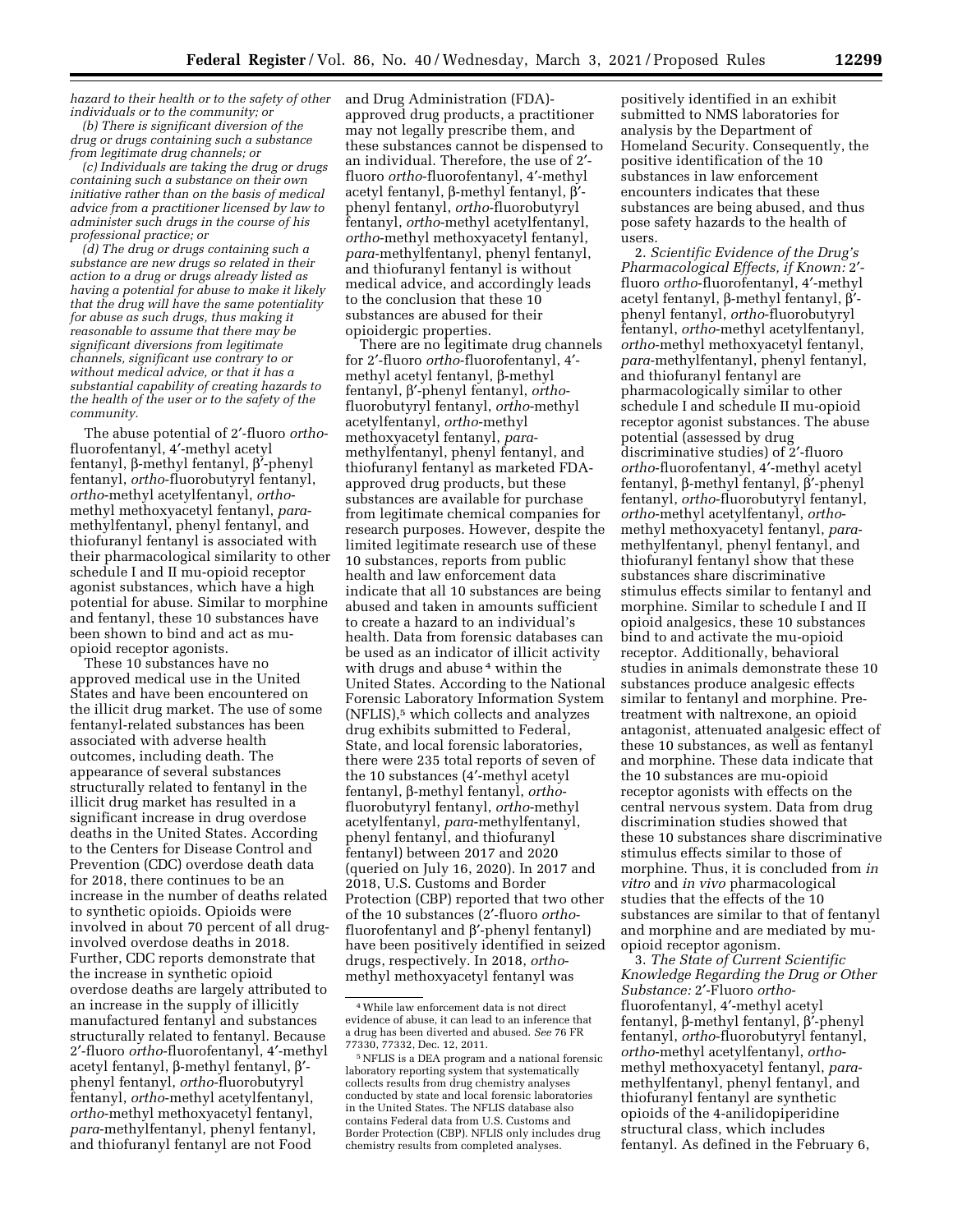2018, temporary order, fentanyl-related substances include any substance not otherwise controlled in any schedule (*i.e.,* not included under any other Administration Controlled Substance Code Number) that is structurally related to fentanyl by one or more of the following modifications:

(A) Replacement of the phenyl portion of the phenethyl group by any monocycle, whether or not further substituted in or on the monocycle;

(B) substitution in or on the phenethyl group with alkyl, alkenyl, alkoxyl, hydroxyl, halo, haloalkyl, amino or nitro groups;

(C) substitution in or on the piperidine ring with alkyl, alkenyl, alkoxyl, ester, ether, hydroxyl, halo, haloalkyl, amino or nitro groups;

(D) replacement of the aniline ring with any aromatic monocycle whether or not further substituted in or on the aromatic monocycle; and/or

(E) replacement of the *N*-propionyl group by another acyl group.



# Figure 1: Regions of the chemical structure of fentanyl described in the definition of

# a fentanyl-related substance

According to the February 6, 2018, temporary scheduling order, the existence of a substance with any one, or any combination, of above-mentioned modifications (see Figure 1) would meet the structural requirements of the definition of fentanyl-related substances. The present 10 substances fall within the definition of fentanylrelated substances by the following modifications:

1. 2′-Fluoro *ortho*-fluorofentanyl: Substitution on the phenethyl group with a halo group and substitution on the aniline ring (meets definition for modifications B and D);

2. 4′-methyl acetyl fentanyl: Substitution on the phenethyl group with an alkyl group and replacement of the *N*-propionyl group by another acyl group (meets definition for modifications B and E);

3. b-methyl fentanyl: Substitution on the phenethyl group with an alkyl group (meets definition for modification B);

4. b′-phenyl fentanyl: Replacement of the *N*-propionyl group by another acyl group (meets definition for modification  $\mathrm{\tilde{E}}$ );

5. *ortho*-fluorobutyryl fentanyl: Substitution on the aniline ring and replacement of the *N-*propionyl group with another acyl group (meets definition for modifications D and E);

6. *ortho*-methyl acetylfentanyl: Substitution on the aniline ring and replacement of the *N-*propionyl group with another acyl group (meets definition for modifications D and E);

7. *ortho*-methyl methoxyacetylfentanyl: Substitution on the aniline ring and replacement of the *N-*propionyl group with another acyl group (meets definition for modifications D and E);

8. *para*-methylfentanyl: Substitution on the aniline ring (meets definition for modification D);

9. phenyl fentanyl: Replacement of the *N*-propionyl group by another acyl group (meets definition for modification E); and

10. thiofuranyl fentanyl: Replacement of the *N*-propionyl group by another acyl group (meets definition for modification E).

No study has been undertaken to evaluate the efficacy, toxicology, and safety of the 10 substances in humans. It can be inferred from data obtained from animal studies that these 10 substances have sufficient distribution to the brain to produce depressant effects similar to that of other mu-opioid receptor agonists such as fentanyl. Data from *in vitro* receptor binding studies show that these 10 substances, similar to fentanyl, display high selectivity for the mu-opioid receptor over other opioid receptor subtypes.

There are no FDA-approved marketing applications for a drug product containing 2′-fluoro *ortho*fluorofentanyl, 4′-methyl acetyl fentanyl, b-methyl fentanyl, b′-phenyl fentanyl, *ortho*-fluorobutyryl fentanyl, *ortho*-methyl acetylfentanyl, *ortho*methyl methoxyacetyl fentanyl, *para*methylfentanyl, phenyl fentanyl, and thiofuranyl fentanyl for any therapeutic indication in the United States. Moreover, there are no clinical studies or petitions which have claimed an accepted medical use in the United States for these 10 substances.

4. *Its History and Current Pattern of Abuse:* 2′-Fluoro *ortho*-fluorofentanyl, 4′-methyl acetyl fentanyl, b-methyl fentanyl, b′-phenyl fentanyl, *ortho*fluorobutyryl fentanyl, *ortho*-methyl acetylfentanyl, *ortho*-methyl methoxyacetyl fentanyl, *para*methylfentanyl, phenyl fentanyl, and thiofuranyl fentanyl, like other substances structurally related to fentanyl, are disguised as a ''legal''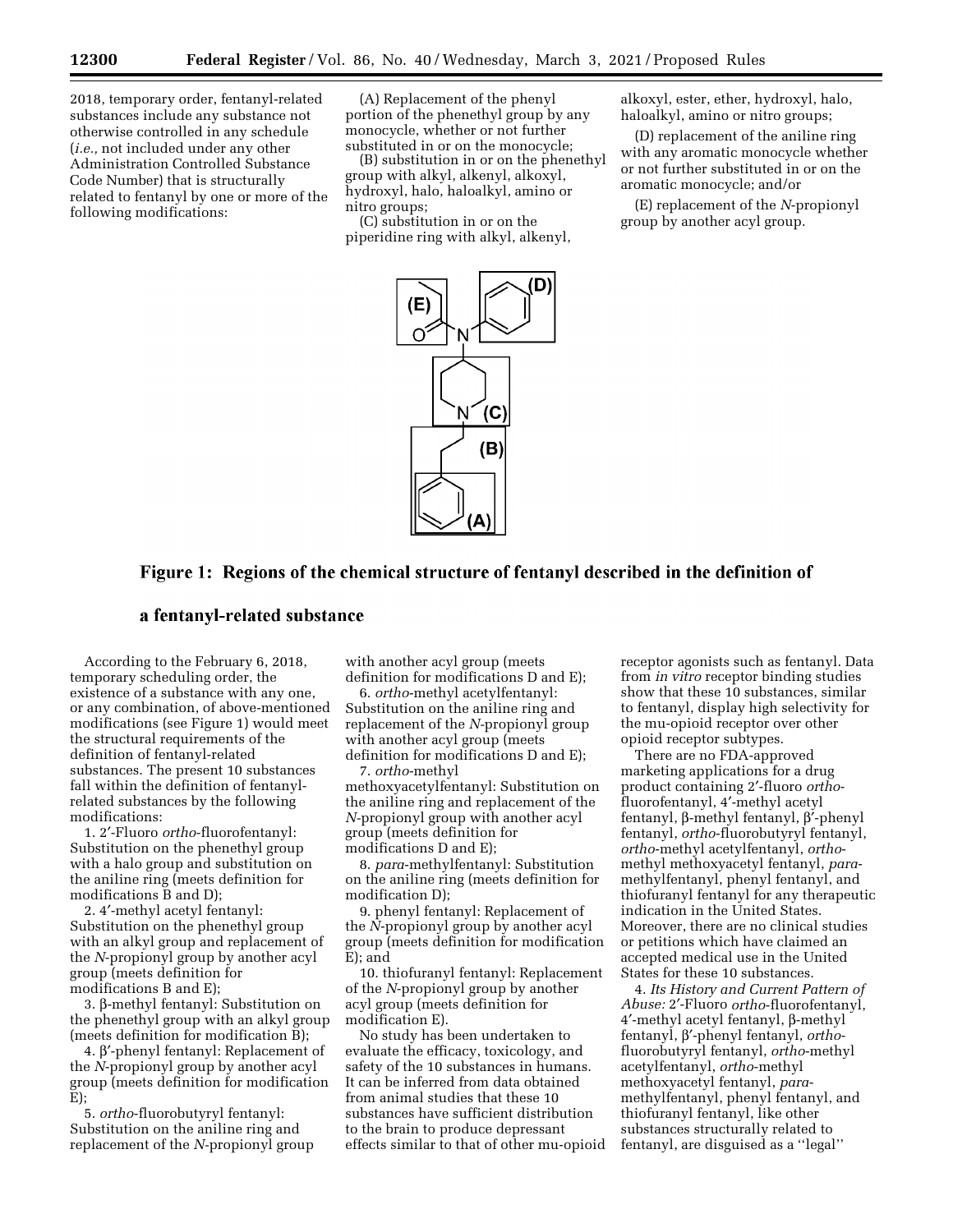alternative to fentanyl. Between 2017 and 2020, law enforcement officials in the United States encountered these 10 substances.

5. *The Scope, Duration, and Significance of Abuse:* 2′-Fluoro *ortho*fluorofentanyl, 4′-methyl acetyl fentanyl, b-methyl fentanyl, b′-phenyl fentanyl, *ortho*-fluorobutyryl fentanyl, *ortho*-methyl acetylfentanyl, *ortho*methyl methoxyacetyl fentanyl, *para*methylfentanyl, phenyl fentanyl, and thiofuranyl fentanyl, similar to other substances structurally related to fentanyl, are often used as recreational drugs. The recreational use of these 10 substances and other fentanyl-related substances continues to be of significant concern as the United States currently is in the midst of an opioid epidemic. These substances are distributed to users, often with unpredictable outcomes. Because users of these fentanyl-related substances and their associated drug products are likely to obtain these substances through unregulated sources, the identity, purity, and quantity are uncertain and inconsistent, thus posing significant adverse health risks to abusers. Evidence that these 10 substances are being abused and trafficked is confirmed by law enforcement encounters. NFLIS contained 235 reports of 4′-methyl acetyl fentanyl, bmethyl fentanyl, *ortho*-fluorobutyryl fentanyl, *ortho*-methyl acetylfentanyl, *para*-methylfentanyl, phenyl fentanyl, and thiofuranyl fentanyl from Federal, State, and local forensic laboratories between 2017 and 2020. In 2017 and 2018, CBP reported that 2′-fluoro *ortho*fluorofentanyl and  $\beta'$ -phenyl fentanyl have been positively identified in seized drugs, respectively. In 2018, *ortho*methyl methoxyacetyl fentanyl was positively identified in an exhibit submitted to NMS laboratories for analysis by the Department of Homeland Security.

6. *What, if Any, Risk There Is to the Public Health:* The increase in opioid overdose deaths in the United States has been exacerbated by the availability of potent synthetic opioids such as fentanyl and structurally related substances in the illicit drug market. These substances have a history of being trafficked as replacements for heroin and other synthetic opioids. Increasingly, law enforcement has encountered fentanyl and substances structurally related to fentanyl in counterfeit prescription opioids, heroin, and other street drugs such as cocaine, methamphetamine, and synthetic cannabinoids. Fentanyl is a potent synthetic opioid that is primarily prescribed for acute and chronic pain

and is approximately 100 times more potent than morphine. As such, fentanyl has a high risk of abuse, dependence and overdose that can lead to death. Because fentanyl-related substances, as defined in the February 6, 2018, temporary order, have similar chemical structure to fentanyl, these substances are expected to have similar biological effects. In *in vitro* and *in vivo* studies, 2′-fluoro *ortho*-fluorofentanyl, 4′-methyl acetyl fentanyl, β-methyl fentanyl, β'phenyl fentanyl, *ortho*-fluorobutyryl fentanyl, *ortho*-methyl acetylfentanyl, *ortho*-methyl methoxyacetyl fentanyl, *para*-methylfentanyl, phenyl fentanyl, and thiofuranyl fentanyl produced pharmacological effects similar to fentanyl. Thus, these 10 substances pose the same qualitative public health risks as heroin, fentanyl, and other mu-opioid receptor agonists.

According to a CDC report, from 2013 to 2017, opioid-related overdose deaths in the United States increased 90 percent from 25,052 to 47,600. The increase in the number of opioid-related deaths was primarily driven by illicitly manufactured fentanyl.6 According to CDC 2018 provisional data, there were 68,500 drug overdose fatalities; of those, 47,600 (∼69 percent) involved an opioid. The use of some fentanyl-related substances has been associated with adverse health outcomes, including death.

7. *Its Psychic or Physiological Dependence Liability:* There are no preclinical and clinical studies that have evaluated the dependence potential of 2′-fluoro *ortho*-fluorofentanyl, 4′-methyl acetyl fentanyl, β-methyl fentanyl, β'phenyl fentanyl, *ortho*-fluorobutyryl fentanyl, *ortho*-methyl acetylfentanyl, *ortho*-methyl methoxyacetyl fentanyl, *para*-methylfentanyl, phenyl fentanyl, and thiofuranyl fentanyl. These 10 substances are mu-opioid receptor agonists, and discontinuation of the use of mu-opioid receptor agonists such as fentanyl and morphine is known to cause withdrawal indicative of physical dependence. Opioid withdrawal includes nausea and vomiting, depression, agitation, anxiety, craving, sweats, hypertension, diarrhea, and fever.

8. *Whether the Substance Is an Immediate Precursor of a Substance Already Controlled Under the CSA:* 2′-

Fluoro *ortho*-fluorofentanyl, 4′-methyl acetyl fentanyl, β-methyl fentanyl,  $β'$ phenyl fentanyl, *ortho*-fluorobutyryl fentanyl, *ortho*-methyl acetylfentanyl, *ortho*-methyl methoxyacetyl fentanyl, *para*-methylfentanyl, phenyl fentanyl, and thiofuranyl fentanyl are not considered immediate precursors of any controlled substance of the CSA as defined by 21 U.S.C. 802(23).

*Conclusion:* After considering the scientific and medical evaluation conducted by HHS, HHS's scheduling recommendation, and DEA's own eightfactor analysis, DEA finds that the facts and all relevant data constitute substantial evidence of the potential for abuse of 2′-fluoro *ortho*-fluorofentanyl,  $4'$ -methyl acetyl fentanyl, β-methyl fentanyl, b′-phenyl fentanyl, *ortho*fluorobutyryl fentanyl, *ortho*-methyl acetylfentanyl, *ortho*-methyl methoxyacetyl fentanyl, *para*methylfentanyl, phenyl fentanyl, and thiofuranyl fentanyl. As such, DEA hereby proposes to permanently schedule 2′-fluoro *ortho*-fluorofentanyl,  $4'$ -methyl acetyl fentanyl, β-methyl fentanyl, b′-phenyl fentanyl, *ortho*fluorobutyryl fentanyl, *ortho*-methyl acetylfentanyl, *ortho*-methyl methoxyacetyl fentanyl, *para*methylfentanyl, phenyl fentanyl, and thiofuranyl fentanyl in schedule I of the CSA.

### **Proposed Determination of Appropriate Schedule**

The CSA establishes five schedules of controlled substances known as schedules I, II, III, IV, and V. The CSA also outlines the findings required to place a drug or other substance in any particular schedule. 21 U.S.C. 812(b). After consideration of the analysis and recommendation of the Assistant Secretary for Health of HHS and review of all other available data, the Acting Administrator of DEA, pursuant to 21 U.S.C. 811(a) and 21 U.S.C. 812(b)(1), finds that:

*(1) 2*′*-Fluoro ortho-fluorofentanyl, 4*′ *methyl acetyl fentanyl,* b*-methyl fentanyl,* b′*-phenyl fentanyl, orthofluorobutyryl fentanyl, ortho-methyl acetylfentanyl, ortho-methyl methoxyacetyl fentanyl, paramethylfentanyl, phenyl fentanyl, and thiofuranyl fentanyl have a high potential for abuse.* 

According to HHS, 2′-fluoro *ortho*fluorofentanyl, 4′-methyl acetyl fentanyl, b-methyl fentanyl, b′-phenyl fentanyl, *ortho*-fluorobutyryl fentanyl, *ortho*-methyl acetylfentanyl, *ortho*methyl methoxyacetyl fentanyl, *para*methylfentanyl, phenyl fentanyl, and thiofuranyl fentanyl, similar to fentanyl, are mu-opioid receptor agonists. These

<sup>6</sup> If evidence of prescription or illicit use was not available, fentanyl was categorized as illicitlymanufactured fentanyl (''IMF'') because the vast majority of fentanyl overdose deaths involve IMF. Gladden RM, O'Donnell J, Mattson CL, Seth P. Changes in Opioid-Involved Overdose Deaths by Opioid Type and Presence of Benzodiazepines, Cocaine, and Methamphetamine—25 States, July– December 2017 to January–June 2018. MMWR Morb Mortal Wkly Rep. 30; 68(34):737–744.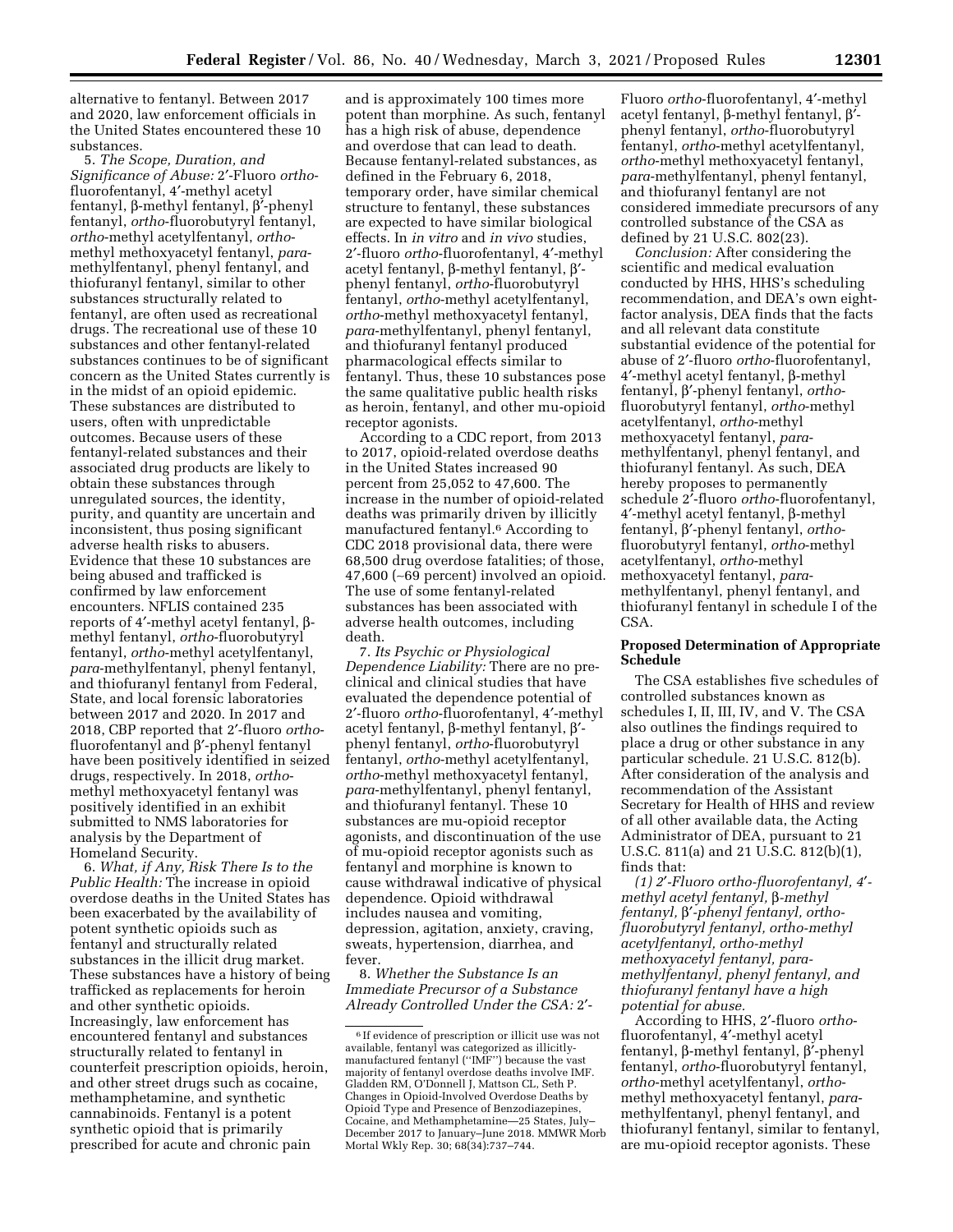substances have analgesic effects, and these effects are mediated by mu-opioid receptor agonism. HHS states that substances that produce mu-opioid receptor agonist effects in the central nervous system (*e.g.,* morphine and fentanyl) are considered as having a high potential for abuse. Data obtained from drug discrimination studies indicate that 2′-fluoro *ortho*fluorofentanyl, 4′-methyl acetyl fentanyl, b-methyl fentanyl, b′-phenyl fentanyl, *ortho*-fluorobutyryl fentanyl, *ortho*-methyl acetylfentanyl, *ortho*methyl methoxyacetyl fentanyl, *para*methylfentanyl, phenyl fentanyl, and thiofuranyl fentanyl fully substituted for the discriminative stimulus effects of morphine.

*(2) 2*′*-Fluoro ortho-fluorofentanyl, 4*′ *methyl acetyl fentanyl,* b*-methyl fentanyl,* b′*-phenyl fentanyl, orthofluorobutyryl fentanyl, ortho-methyl acetylfentanyl, ortho-methyl methoxyacetyl fentanyl, paramethylfentanyl, phenyl fentanyl, and thiofuranyl fentanyl have no currently accepted medical use in treatment in the United States.* 

According to HHS, there are no FDAapproved new drug applications for 2′ fluoro *ortho*-fluorofentanyl, 4′-methyl acetyl fentanyl, β-methyl fentanyl,  $β'$ phenyl fentanyl, *ortho*-fluorobutyryl fentanyl, *ortho*-methyl acetylfentanyl, *ortho*-methyl methoxyacetyl fentanyl, *para*-methylfentanyl, phenyl fentanyl, and thiofuranyl fentanyl in the United States. There are no known therapeutical applications for these fentanyl-related substances and thus they have no currently accepted medical use in the United States.7

*(3) There is a lack of accepted safety for use of 2*′*-fluoro ortho-fluorofentanyl,* 

i. The drug's chemistry must be known and reproducible;

ii. there must be adequate safety studies;

iii. there must be adequate and well-controlled studies proving efficacy;

iv. the drug must be accepted by qualified experts; and

57 FR 10499 (1992), *pet. for rev. denied, Alliance for Cannabis Therapeutics* v. *DEA,* 15 F.3d 1131, 1135 (D.C. Cir. 1994).

*4*′*-methyl acetyl fentanyl,* b*-methyl fentanyl,* b′*-phenyl fentanyl, orthofluorobutyryl fentanyl, ortho-methyl acetylfentanyl, ortho-methyl methoxyacetyl fentanyl, paramethylfentanyl, phenyl fentanyl, and thiofuranyl fentanyl under medical supervision.* 

Because 2′-fluoro *ortho*fluorofentanyl, 4′-methyl acetyl fentanyl,  $\beta$ -methyl fentanyl,  $\beta$ '-phenyl fentanyl, *ortho*-fluorobutyryl fentanyl, *ortho*-methyl acetylfentanyl, *ortho*methyl methoxyacetyl fentanyl, *para*methylfentanyl, phenyl fentanyl, and thiofuranyl fentanyl have no FDAapproved medical use and have not been thoroughly investigated as new drugs, their safety for use under medical supervision is undetermined. Thus, there is a lack of accepted safety for use of 2′-fluoro *ortho*-fluorofentanyl, 4′ methyl acetyl fentanyl,  $\beta$ -methyl fentanyl, b′-phenyl fentanyl, *ortho*fluorobutyryl fentanyl, *ortho*-methyl acetylfentanyl, *ortho*-methyl methoxyacetyl fentanyl, *para*methylfentanyl, phenyl fentanyl, and thiofuranyl fentanyl under medical supervision.

Based on these findings, the Acting Administrator of DEA concludes that 2′ fluoro *ortho*-fluorofentanyl, 4′-methyl acetyl fentanyl, b-methyl fentanyl, b′ phenyl fentanyl, *ortho*-fluorobutyryl fentanyl, *ortho*-methyl acetylfentanyl, *ortho*-methyl methoxyacetyl fentanyl, *para*-methylfentanyl, phenyl fentanyl, and thiofuranyl fentanyl, including their isomers, esters, ethers, salts, and salts of isomers, esters, and ethers warrant continued control in schedule I of the CSA. 21 U.S.C. 812(b)(1).

*Requirements for handling 2*′*-fluoro ortho-fluorofentanyl, 4*′*-methyl acetyl fentanyl,* b*-methyl fentanyl,* b′*-phenyl fentanyl, ortho-fluorobutyryl fentanyl, ortho-methyl acetylfentanyl, orthomethyl methoxyacetyl fentanyl, paramethylfentanyl, phenyl fentanyl, and thiofuranyl fentanyl.* 

If this rule is finalized as proposed, 2′ fluoro *ortho*-fluorofentanyl, 4′-methyl acetyl fentanyl, β-methyl fentanyl,  $β'$ phenyl fentanyl, *ortho*-fluorobutyryl fentanyl, *ortho*-methyl acetylfentanyl, *ortho*-methyl methoxyacetyl fentanyl, *para*-methylfentanyl, phenyl fentanyl, and thiofuranyl fentanyl would continue 8 to be subject to the CSA's

schedule I regulatory controls and administrative, civil, and criminal sanctions applicable to the manufacture, distribution, reverse distribution, dispensing, importation, exportation, research, and conduct of instructional activities, including the following:

1. *Registration.* Any person who handles (manufactures, distributes, reverse distributes, dispenses, imports, exports, engages in research, or conducts instructional activities or chemical analysis with, or possesses) 2′ fluoro *ortho*-fluorofentanyl, 4′-methyl acetyl fentanyl, b-methyl fentanyl, b′ phenyl fentanyl, *ortho*-fluorobutyryl fentanyl, *ortho*-methyl acetylfentanyl, *ortho*-methyl methoxyacetyl fentanyl, *para*-methylfentanyl, phenyl fentanyl, and thiofuranyl fentanyl, or who desires to handle 2′-fluoro *ortho*-fluorofentanyl,  $4'$ -methyl acetyl fentanyl, β-methyl fentanyl, b′-phenyl fentanyl, *ortho*fluorobutyryl fentanyl, *ortho*-methyl acetylfentanyl, *ortho*-methyl methoxyacetyl fentanyl, *para*methylfentanyl, phenyl fentanyl, and thiofuranyl fentanyl is required to be registered with DEA to conduct such activities pursuant to 21 U.S.C. 822, 823, 957, and 958, and in accordance with 21 CFR parts 1301 and 1312.

2. *Security.* 2′-Fluoro *ortho*fluorofentanyl, 4′-methyl acetyl fentanyl, b-methyl fentanyl, b′-phenyl fentanyl, *ortho*-fluorobutyryl fentanyl, *ortho*-methyl acetylfentanyl, *ortho*methyl methoxyacetyl fentanyl, *para*methylfentanyl, phenyl fentanyl, and thiofuranyl fentanyl are subject to schedule I security requirements and must be handled and stored pursuant to 21 U.S.C. 821, 823, and in accordance with 21 CFR 1301.71–1301.93. Nonpractitioners handling 2′-fluoro *ortho*fluorofentanyl, 4′-methyl acetyl fentanyl, b-methyl fentanyl, b′-phenyl fentanyl, *ortho*-fluorobutyryl fentanyl, *ortho*-methyl acetylfentanyl, *ortho*methyl methoxyacetyl fentanyl, *para*methylfentanyl, phenyl fentanyl, and thiofuranyl fentanyl also must comply with the employee screening requirements of 21 CFR 1301.90– 1301.93.

3. *Labeling and Packaging.* All labels and labeling for commercial containers of 2′-fluoro *ortho*-fluorofentanyl, 4′ methyl acetyl fentanyl, β-methyl fentanyl, b′-phenyl fentanyl, *ortho*fluorobutyryl fentanyl, *ortho*-methyl acetylfentanyl, *ortho*-methyl methoxyacetyl fentanyl, *para*methylfentanyl, phenyl fentanyl, and thiofuranyl fentanyl must be in compliance with 21 U.S.C. 825 and 958(e), and be in accordance with 21 CFR part 1302.

<sup>7</sup>Although there is no evidence suggesting that 2′ fluoro *ortho*-fluorofentanyl, 4′-methyl acetyl fentanyl, b-methyl fentanyl, b′-phenyl fentanyl, *ortho*-fluorobutyryl fentanyl, *ortho*-methyl acetylfentanyl, *ortho*-methyl methoxyacetyl fentanyl, *para*-methylfentanyl, phenyl fentanyl, and thiofuranyl fentanyl have a currently accepted medical use in treatment in the United States, it bears noting that a drug cannot be found to have such medical use unless DEA concludes that it satisfies a five-part test. Specifically, with respect to a drug that has not been approved by the FDA, to have a currently accepted medical use in treatment in the United States, all of the following must be demonstrated:

v. the scientific evidence must be widely available.

<sup>8</sup> 2′-fluoro *ortho*-fluorofentanyl, 4′-methyl acetyl fentanyl,  $\beta$ -methyl fentanyl,  $\beta$ '-phenyl fentanyl, *ortho*-fluorobutyryl fentanyl, *ortho*-methyl acetylfentanyl, *ortho*-methyl methoxyacetyl fentanyl, *para*-methylfentanyl, phenyl fentanyl, and thiofuranyl fentanyl, are covered by the February 6, 2018, temporary scheduling order, and are currently subject to schedule I controls on a temporary basis, pursuant to 21 U.S.C. 811(h). 83 FR 5188.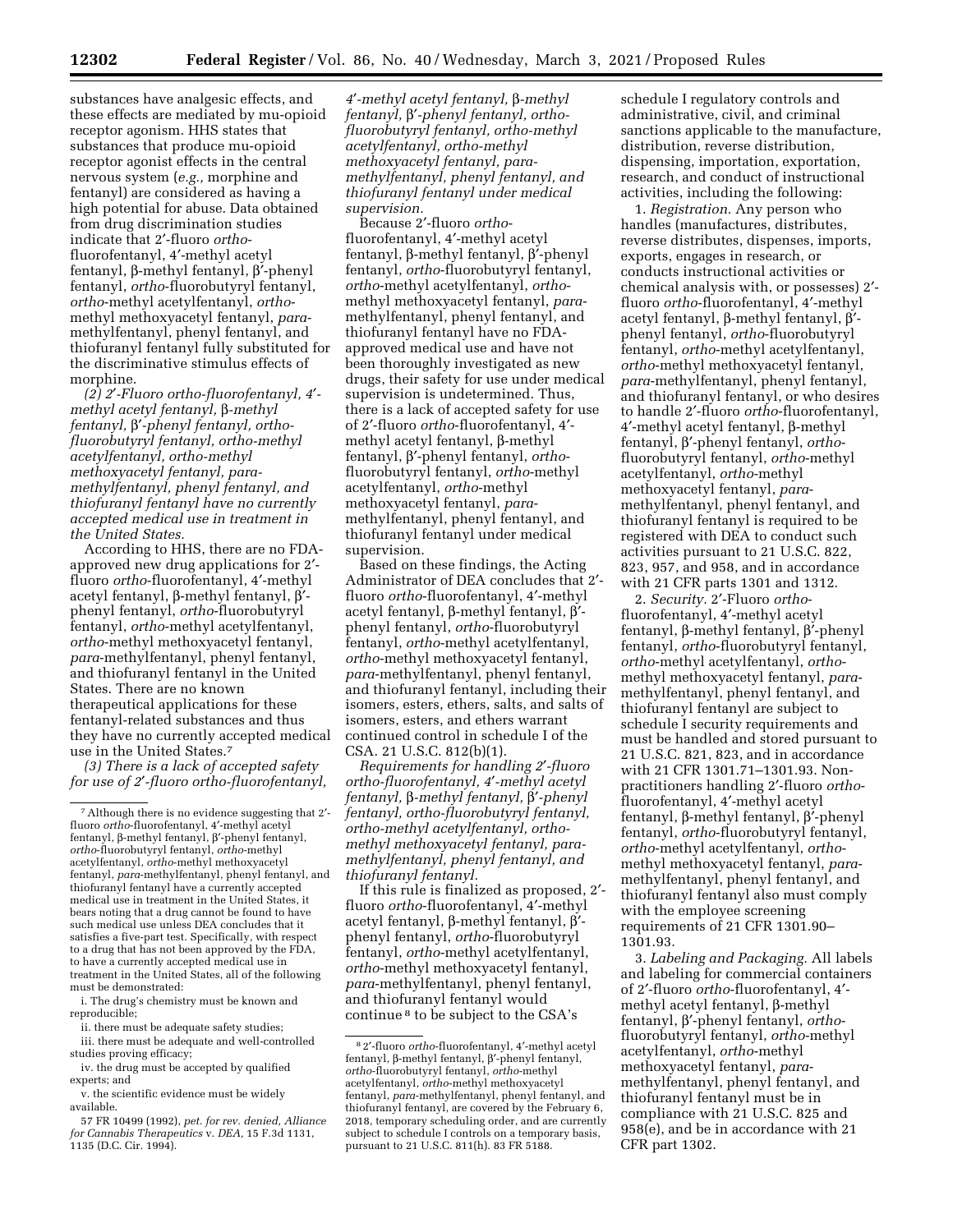4. *Quota.* Only registered manufacturers are permitted to manufacture 2′-fluoro *ortho*fluorofentanyl, 4′-methyl acetyl fentanyl, b-methyl fentanyl, b′-phenyl fentanyl, *ortho*-fluorobutyryl fentanyl, *ortho*-methyl acetylfentanyl, *ortho*methyl methoxyacetyl fentanyl, *para*methylfentanyl, phenyl fentanyl, and thiofuranyl fentanyl in accordance with a quota assigned pursuant to 21 U.S.C. 826 and in accordance with 21 CFR part 1303.

5. *Inventory.* Any person registered with DEA to handle 2′-fluoro *ortho*fluorofentanyl, 4′-methyl acetyl fentanyl, b-methyl fentanyl, b′-phenyl fentanyl, *ortho*-fluorobutyryl fentanyl, *ortho*-methyl acetylfentanyl, *ortho*methyl methoxyacetyl fentanyl, *para*methylfentanyl, phenyl fentanyl, and thiofuranyl fentanyl must have an initial inventory of all stocks of controlled substances (including these substances) on hand on the date the registrant first engages in the handling of controlled substances pursuant to 21 U.S.C. 827 and 958, and in accordance with 21 CFR 1304.03, 1304.04, and 1304.11.

After the initial inventory, every DEA registrant must take a new inventory of all stocks of controlled substances (including 2′-fluoro *ortho*fluorofentanyl, 4′-methyl acetyl fentanyl, b-methyl fentanyl, b′-phenyl fentanyl, *ortho*-fluorobutyryl fentanyl, *ortho*-methyl acetylfentanyl, *ortho*methyl methoxyacetyl fentanyl, *para*methylfentanyl, phenyl fentanyl, and thiofuranyl fentanyl) on hand every two years pursuant to 21 U.S.C. 827 and 958, and in accordance with 21 CFR 1304.03, 1304.04, and 1304.11.

6. *Records and Reports.* Every DEA registrant is required to maintain records and submit reports with respect to 2′-fluoro *ortho*-fluorofentanyl, 4′ methyl acetyl fentanyl,  $\beta$ -methyl fentanyl, b′-phenyl fentanyl, *ortho*fluorobutyryl fentanyl, *ortho*-methyl acetylfentanyl, *ortho*-methyl methoxyacetyl fentanyl, *para*methylfentanyl, phenyl fentanyl, and thiofuranyl fentanyl, pursuant to 21 U.S.C. 827 and 958(e), and in accordance with 21 CFR parts 1304 and 1312.

*7. Order Forms.* Every DEA registrant who distributes 2′-fluoro *ortho*fluorofentanyl, 4′-methyl acetyl fentanyl, b-methyl fentanyl, b′-phenyl fentanyl, *ortho*-fluorobutyryl fentanyl, *ortho*-methyl acetylfentanyl, *ortho*methyl methoxyacetyl fentanyl, *para*methylfentanyl, phenyl fentanyl, and thiofuranyl fentanyl is required to comply with the order form requirements, pursuant to 21 U.S.C. 828 and 21 CFR part 1305.

*8. Importation and Exportation.* All importation and exportation of 2′-fluoro *ortho*-fluorofentanyl, 4′-methyl acetyl fentanyl, b-methyl fentanyl, b′-phenyl fentanyl, *ortho*-fluorobutyryl fentanyl, *ortho*-methyl acetylfentanyl, *ortho*methyl methoxyacetyl fentanyl, *para*methylfentanyl, phenyl fentanyl, and thiofuranyl fentanyl must be in compliance with 21 U.S.C. 952, 953, 957, and 958, and in accordance with 21 CFR part 1312.

*9. Liability.* Any activity involving 2′ fluoro *ortho*-fluorofentanyl, 4′-methyl acetyl fentanyl, β-methyl fentanyl,  $β'$ phenyl fentanyl, *ortho*-fluorobutyryl fentanyl, *ortho*-methyl acetylfentanyl, *ortho*-methyl methoxyacetyl fentanyl, *para*-methylfentanyl, phenyl fentanyl, and thiofuranyl fentanyl not authorized by, or in violation of, the CSA or its implementing regulations is unlawful, and could subject the person to administrative, civil, and/or criminal sanctions.

### **Regulatory Analyses**

*Executive Orders 12866 (Regulatory Planning and Review) and 13563 (Improving Regulation and Regulatory Review)* 

In accordance with 21 U.S.C. 811(a), this proposed scheduling action is subject to formal rulemaking procedures done ''on the record after opportunity for a hearing,'' which are conducted pursuant to the provisions of 5 U.S.C. 556 and 557. The CSA sets forth the criteria for scheduling a drug or other substance. Such actions are exempt from review by the Office of Management and Budget (OMB) pursuant to section  $3\overline{d}(1)$  of Executive Order (E.O.) 12866 and the principles reaffirmed in E.O. 13563.

# *Executive Order 12988, Civil Justice Reform*

This proposed regulation meets the applicable standards set forth in sections 3(a) and 3(b)(2) of E.O. 12988 to eliminate drafting errors and ambiguity, minimize litigation, provide a clear legal standard for affected conduct, and promote simplification and burden reduction.

### *Executive Order 13132, Federalism*

This proposed rulemaking does not have federalism implications warranting the application of E.O. 13132. The proposed rule does not have substantial direct effects on the States, on the relationship between the National Government and the States, or the distribution of power and responsibilities among the various levels of government.

## *Executive Order 13175, Consultation and Coordination With Indian Tribal Governments*

This proposed rule does not have tribal implications warranting the application of E.O. 13175. It does not have substantial direct effects on one or more Indian tribes, on the relationship between the Federal Government and Indian tribes, or on the distribution of power and responsibilities between the Federal Government and Indian tribes.

### *Regulatory Flexibility Act*

The Acting Administrator, in accordance with the Regulatory Flexibility Act, 5 U.S.C. 601–602, has reviewed this proposed rule and by approving it, certifies that it will not have a significant economic impact on a substantial number of small entities. On February 6, 2018, DEA published an order to temporarily place fentanylrelated substances, as defined in the order, in schedule I of the CSA pursuant to the temporary scheduling provisions of 21 U.S.C. 811(h). DEA estimates that all entities handling or planning to handle 2′-fluoro *ortho*-fluorofentanyl, 4′ methyl acetyl fentanyl,  $\beta$ -methyl fentanyl, b′-phenyl fentanyl, *ortho*fluorobutyryl fentanyl, *ortho*-methyl acetylfentanyl, *ortho*-methyl methoxyacetyl fentanyl, *para*methylfentanyl, phenyl fentanyl, and thiofuranyl fentanyl have already established and implemented the systems and processes required to handle these substances which meet the definition of fentanyl-related substances.

There are currently 57 registrations authorized to handle the fentanylrelated substances as a class, which include 2′-fluoro *ortho*-fluorofentanyl,  $4'$ -methyl acetyl fentanyl, β-methyl fentanyl, b′-phenyl fentanyl, *ortho*fluorobutyryl fentanyl, *ortho*-methyl acetylfentanyl, *ortho*-methyl methoxyacetyl fentanyl, *para*methylfentanyl, phenyl fentanyl, and thiofuranyl fentanyl, as well as a number of registered analytical labs that are authorized to handle schedule I controlled substances generally. These 57 registrations represent 51 entities, of which eight are small entities. Therefore, DEA estimates eight small entities are affected by this proposed rule.

A review of the 57 registrations indicates that all entities that currently handle fentanyl-related substances, including 2′-fluoro *ortho*-fluorofentanyl, 4′-methyl acetyl fentanyl, b-methyl fentanyl, b′-phenyl fentanyl, *ortho*fluorobutyryl fentanyl, *ortho*-methyl acetylfentanyl, *ortho*-methyl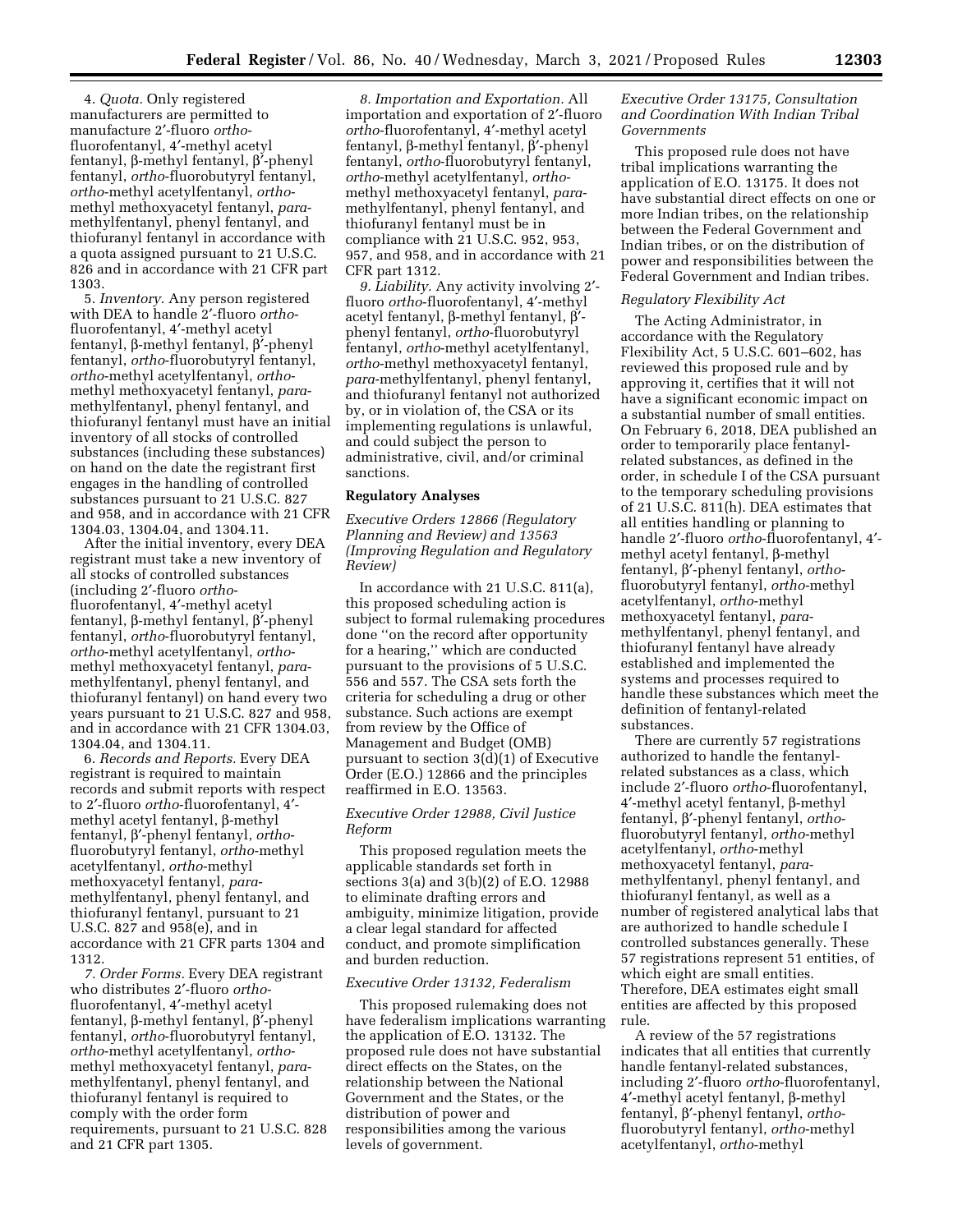methoxyacetyl fentanyl, *para*methylfentanyl, phenyl fentanyl, and thiofuranyl fentanyl, also handle other schedule I controlled substances, and have established and implemented (or maintain) the systems and processes required to handle 2′-fluoro *ortho*fluorofentanyl, 4′-methyl acetyl fentanyl, b-methyl fentanyl, b′-phenyl fentanyl, *ortho*-fluorobutyryl fentanyl, *ortho*-methyl acetylfentanyl, *ortho*methyl methoxyacetyl fentanyl, *para*methylfentanyl, phenyl fentanyl, and thiofuranyl fentanyl. Therefore, DEA anticipates that this proposed rule will impose minimal or no economic impact on any affected entities; and thus, will not have a significant economic impact on any of the eight affected small entities. Therefore, DEA has concluded that this proposed rule will not have a significant effect on a substantial number of small entities.

### *Unfunded Mandates Reform Act of 1995*

In accordance with the Unfunded Mandates Reform Act (UMRA) of 1995, 2 U.S.C. 1501 *et seq.,* DEA has determined and certifies that this action would not result in any Federal mandate that may result ''in the expenditure by State, local, and tribal governments, in the aggregate, or by the private sector, of \$100 million or more (adjusted annually for inflation) in any 1 year . . . .'' Therefore, neither a Small Government Agency Plan nor any other action is required under UMRA of 1995.

### *Paperwork Reduction Act of 1995*

This action does not impose a new collection of information under the Paperwork Reduction Act of 1995. 44 U.S.C. 3501–3521. This action would not impose recordkeeping or reporting requirements on State or local governments, individuals, businesses, or organizations. An agency may not conduct or sponsor, and a person is not required to respond to, a collection of information unless it displays a currently valid OMB control number.

### **List of Subjects in 21 CFR Part 1308**

Administrative practice and procedure, Drug traffic control, Reporting and recordkeeping requirements.

For the reasons set out above, DEA proposes to amend 21 CFR part 1308 as follows:

# **PART 1308—SCHEDULES OF CONTROLLED SUBSTANCES**

■ 1. The authority citation for 21 CFR part 1308 continues to read as follows:

**Authority:** 21 U.S.C. 811, 812, 871(b), 956(b), unless otherwise noted.

■ 2. In § 1308.11:

- a. Redesignate paragraph (75) as paragraph (b)(84);
- b. Add paragraph (b)(83);

 $\blacksquare$  c. Redesignate paragraphs (b)(65) through (71) as paragraphs (b)(76) through (82);

 $\blacksquare$  d. Add a new paragraph (b)(75);

 $\blacksquare$  e. Redesignate paragraphs (b)(60) through  $(64)$  as paragraphs  $(b)(70)$ through (74);

■ f. Add a new paragraph (69); ■ g. Redesignate paragraphs (b)(56) through (59) as paragraphs (b)(65) through (68);

■ h. Add a new paragraph (64);

■ i. Redesignate paragraph (b)(55) as paragraph (b)(63);

■ j. Add new paragraphs (b)(61) and (62);

■ k. Redesignate paragraphs (b)(45) through (54) as paragraphs (b)(51) through (60);

■ l. Add new paragraph (b)(50);

■ m. Redesignate paragraphs (b)(37) through (44) as paragraphs (b)(42) through (49);

 $\blacksquare$  n. Add a new paragraph (b)(41); ■ o. Redesignate paragraph (b)(36) as paragraph (b)(40);

■ p. Add a reserved paragraph (b)(39);

■ q. Redesignate paragraphs (b)(22) through (35) as paragraphs (b)(25) through (38);

■ r. Add a reserved paragraph (b)(24);  $\blacksquare$  s. Redesignate paragraphs (b)(17) through (21) as paragraphs (b)(19) through (23); and

■ t. Add new paragraphs (b)(17) and (18).

The additions to read as follows:

### **§ 1308.11 Schedule I.**

# \* \* \* \* \*

(b) \* \* \*

|                          |  | (17) Beta-methyl fentanyl (N-phenyl-N-(1-(2-phenylpropyl)piperidin-4-yl)propionamide; other name: β-methyl fentanyl)<br>(18) Beta'-phenyl fentanyl (N-(1-phenethylpiperidin-4-yl)-N,3-diphenylpropanamide; other names: β'-phenyl fentanyl; 3-  | 9856<br>9842 |
|--------------------------|--|-------------------------------------------------------------------------------------------------------------------------------------------------------------------------------------------------------------------------------------------------|--------------|
|                          |  |                                                                                                                                                                                                                                                 |              |
| fluoro 2-fluorofentanyl) |  | (41) 2'-Fluoro ortho-fluorofentanyl (N-(1-(2-fluorophenethyl)piperidin-4-yl)-N-(2-fluorophenyl)propionamide; other name: 2'-                                                                                                                    | 9829         |
|                          |  |                                                                                                                                                                                                                                                 |              |
|                          |  |                                                                                                                                                                                                                                                 | 9819         |
|                          |  |                                                                                                                                                                                                                                                 |              |
|                          |  | (61) ortho-Fluorobutyryl fentanyl (N-(2-fluorophenyl)-N-(1-phenethylpiperidin-4-yl)butyramide; other name: 2-fluorobutyryl<br>(62) ortho-Methyl acetylfentanyl (N-(2-methylphenyl)-N-(1-phenethylpiperidin-4-yl)acetamide; other name: 2-methyl | 9846<br>9848 |
|                          |  |                                                                                                                                                                                                                                                 |              |
|                          |  | (64) ortho-Methyl methoxyacetyl fentanyl (2-methoxy-N-(2-methylphenyl)-N-(1-phenethylpiperidin-4-yl)acetamide; other name:                                                                                                                      | 9820         |
|                          |  |                                                                                                                                                                                                                                                 |              |
|                          |  | (69) para-Methylfentanyl (N-(4-methylphenyl)-N-(1-phenethylpiperidin-4-yl)propionamide; other name: 4-methylfentanyl)                                                                                                                           | 9817         |
|                          |  |                                                                                                                                                                                                                                                 |              |
|                          |  |                                                                                                                                                                                                                                                 | 9841         |
|                          |  |                                                                                                                                                                                                                                                 |              |
|                          |  | (83) Thiofuranyl fentanyl (N-(1-phenethylpiperidin-4-yl)-N-phenylthiophene-2-carboxamide; other names: 2-thiofuranyl fentanyl;                                                                                                                  | 9839         |